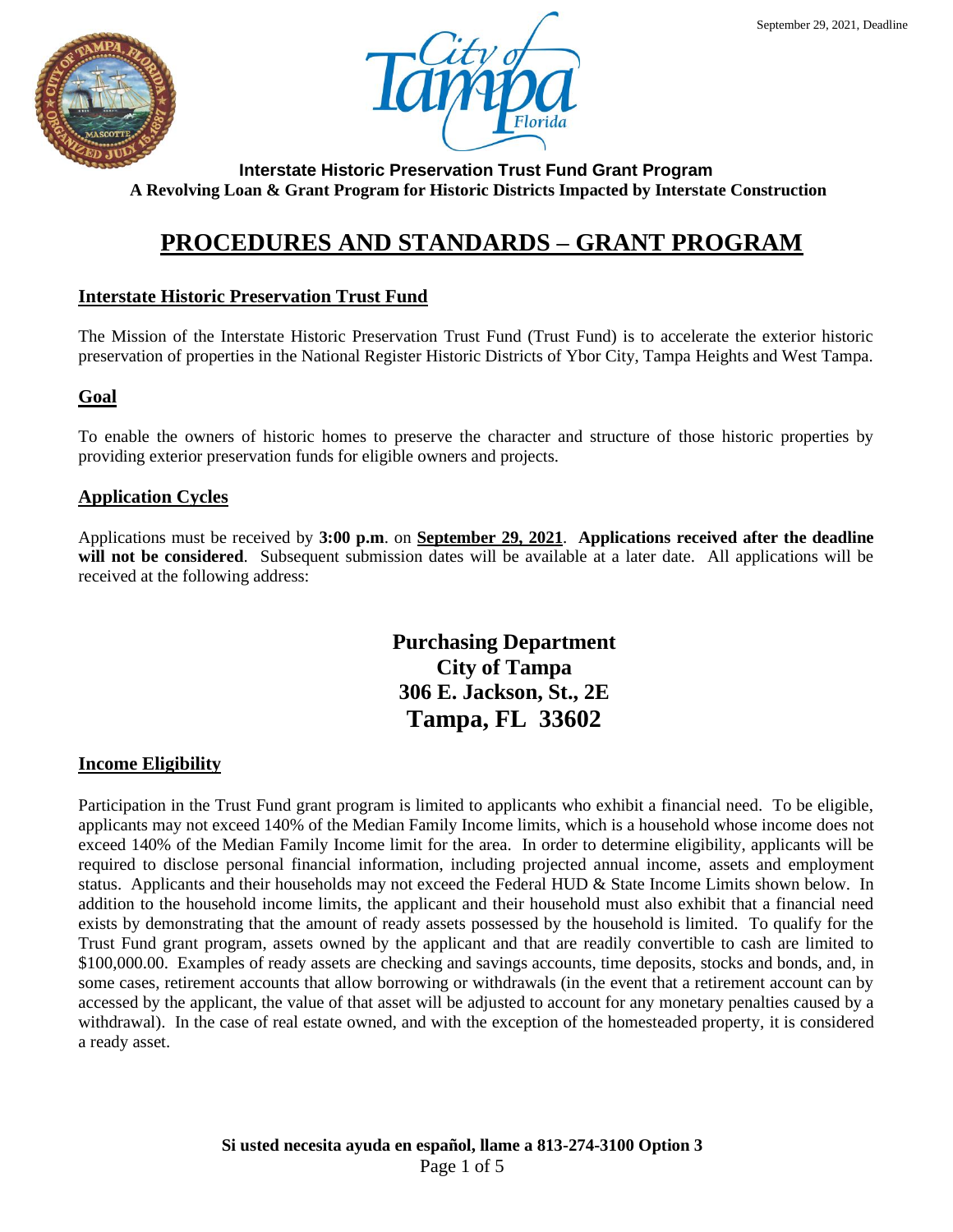



#### **Federal HUD & State Income Limits**

| $HOUSEHOLD SIZE =$                                                                                                 |  |  |  | 1 Person   2 Persons   3 Persons   4 Persons   5 Persons   6 Persons   7 Persons   8 Persons |                         |
|--------------------------------------------------------------------------------------------------------------------|--|--|--|----------------------------------------------------------------------------------------------|-------------------------|
| Above Moderate-Income limit   \$ 69,020   \$ 78,820   \$ 88,620   \$ 98,420   \$ 106,400   \$ 114,240   \$ 122,080 |  |  |  |                                                                                              | $\frac{1}{2}$ \$129.920 |

# **Application Procedure**

a) Who Can Apply?

The Property Owner of a Homesteaded property for which the grant award is sought.

b) Interested applicants shall obtain an application for assistance under the Trust Fund from the City of Tampa Historic Preservation Division. The Historic Preservation Division shall determine eligibility of the project under the requirements of the Trust Fund.

The City of Tampa reserves the right to reject any and all applications with or without cause, waive any informality of any application, cancel the application cycle, and make all awards in the best interest of the City and the Interstate Historic Preservation Trust Fund.

**Eligibility Requirements** (all of the following eligibility requirements must be met)

- Located in the National Register Historic Districts of Ybor City, Tampa Heights or West Tampa and constructed more than seventy-five (75) years prior to the date of the application.
- Funds cannot be used for acquiring vacant property.
- The property for which the grant award is sought must be the legal Homestead of the applicant.
- All exterior work included in the application adheres to the *Secretary of the Interior's Standards for the Rehabilitation of Historic Buildings*.
- Work identified in the scope of the project in the application has not been initiated.
- Properties located within a Local Historic District or that have been designated as a Local Landmark must receive a Certificate of Appropriateness, through the appropriate architectural review commission, prior to receiving a grant award.
- Applicants and their households must satisfy Above Moderate-Income limit per household criteria provided above.

## **Verification of Homestead**

Applicants may be required to provide evidence that the property, for which the grant award is being sought, is recognized by the Hillsborough County Property Appraiser as the legal Homestead of the property owner.

## **Disbursement of Grant**

The City of Tampa will make one payment disbursing the grant award upon completion of the approved Project. The payment will be made directly to the Project contractor. Proper documentation of the Project expenses, that are reasonable in amount and directly related to and necessary for completion of the Project, will be required prior to disbursement. Within 30 days of the completion of the Project, the grant awardee shall submit the Project Completion and Inspection Request form and a final Project Invoice to the City of Tampa's Historic Preservation Division. It is the intent of the Interstate Historic Preservation Trust Fund Grant Program to disburse payment to the Project contractor within two weeks of receipt of an acceptable invoice and satisfactory inspection of the

**Si usted necesita ayuda en español, llame a 813-274-3100 Option 3**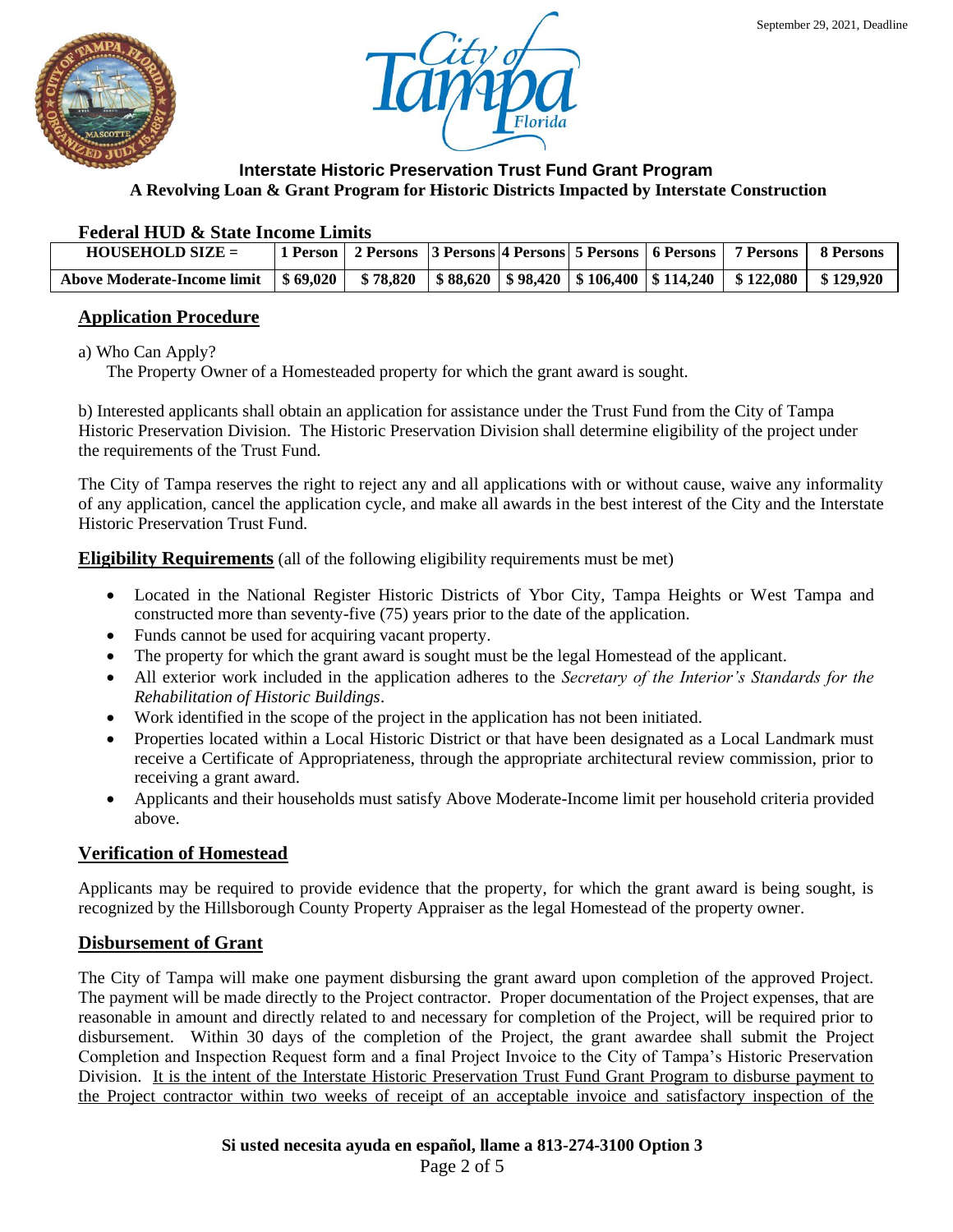



Project, by an authorized representative(s) of the City of Tampa, to verify that the Project has been completed according to the application submission and related project documents.

# **Covenant and Restrictions**

All Grant Award Recipients will be required to sign the *Agreement and Declaration of Covenants and Restrictions* (Exhibit C), which shall be effective for a period of five years from the date of the grant award disbursement.

## **Review Process**

The City of Tampa evaluates all applications on a competitive basis. The Interstate Historic Preservation Trust Advisory Committee will advise the Mayor of Tampa and Tampa City Council on the allocation of the funds available for distribution.

## **Evaluation Criteria for Application**

*The Interstate Historic Preservation Trust Fund Advisory Committee (Committee) will utilize the following criteria to evaluate and rank each eligible project received in the application cycle. The Committee will evaluate and rank each application based, in general, upon the selection criteria identified below and the extent to which the project fulfills the mission of the Trust Fund. It is the responsibility of the applicant to demonstrate clearly within the application that the project addresses the evaluation criteria. The criteria that will be used as a general guide to evaluate and rank the application including, but is not limited to, the following:* 

- Appropriateness of the project as it relates to the *Secretary of the Interior's Standards for Rehabilitation*.
- Project alleviates or prevents endangerment of historic property.
- Thoroughness of Application. (i.e.: That there is adequate information provided in the application submission to assess the likelihood of the Project's successful and timely completion)
- Importance of the structure as to its historic and/or architectural significance. For example, a contributing structure in an historic district will rank higher than a non-contributing structure.
- Financial need of the applicant, including consideration of any previous funding received for the property in the prior 10 years and the ability of the property owner to maintain the improvements enabled though the grant, while retaining ownership of the property.

## **Eligible Activities**

- Structural Stabilization;
- Exterior restoration, rehabilitation, or reconstruction of architectural details; and,
- Electrical, mechanical and plumbing improvements necessary for proper preservation and/or exterior improvements to the structure.

Examples of projects that may qualify for a grant award include, but are not limited to, the repair of foundation walls, exterior siding, window repair or replacement, exterior doors, roof repair or replacement, replacement of knob and tube wiring, structural work, porch repairs or reconstruction, and removal or replacement of previous inappropriate exterior alterations.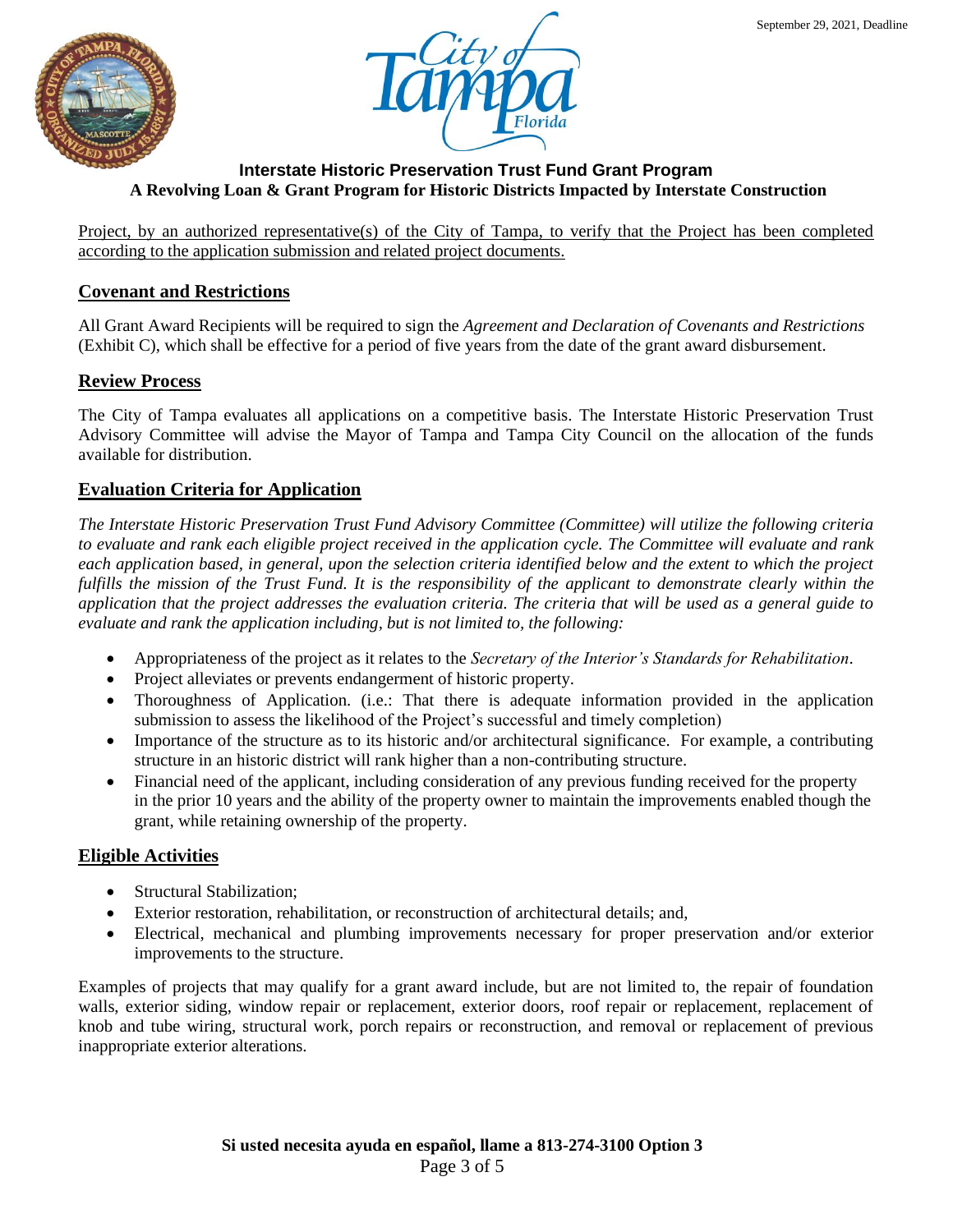



## **Approval of Project Plans**

Approval of Project plans by City of Tampa Historic Preservation staff is required **prior** to initiation of the approved Project. Applicants that initiate or complete the Project work without prior approval will be disqualified from receiving a grant award.

#### **Inspections**

Periodic inspections will be made based on the scope of work to ensure compliance with the *Secretary of the Interior's Standards*. Prior to the disbursement of the grant, a final inspection will be made by an authorized representative(s) of the City of Tampa to ensure that the scope of work for which the grant is requested has been completed as described in the application submission.

#### **Grant Program Requirements**

- a) Eligible property owners may submit one grant application per application cycle, requesting a minimum amount of \$1,500.00 and a maximum amount of \$15,000.00 per qualified project.
- b) The property for which an award is being requested must be the legal Homestead of the applicant at the time of the application deadline, as recognized by the Hillsborough County Property Appraiser.
- c) Applicants and their households must satisfy Moderate Income household levels referenced above and household income levels may not exceed 140% of the Median Family Income of the area. Additionally, the amount of ready assets owned by the applicant and that are readily convertible to cash are limited to \$100,000.00.
- d) A homeowner that is awarded a grant is ineligible for additional funding through the Trust Fund Grant Program for a period of ten (10) years from the date that the prior grant award was disbursed.
- e) Applications that have a funding deficit are ineligible for consideration. The Total Costs of Project must be covered by the Total Project Funding. The grant award shall not exceed the cost of the approved work.
- f) Approval of the Project plans by City of Tampa Historic Preservation staff is required prior to initiation of the approved Project. Applicants that initiate or complete the Project work without prior approval of the Project plans will be disqualified from receiving a grant award.
- g) Grant recipients are required to complete the Project within one year of the grant award date. **Project work must be completed by licensed contractors.**
- h) The owner shall be required to execute a covenant running for a five (5)-year period with the City of Tampa that ensures that the improvement to the property that is funded through the grant award will be properly maintained in compliance with the *Secretary of the Interior's Standards*.
- i) ad Valorem taxes on the property for which a grant award is sought must be current as of the date of application submission.
- j) The total post-rehabilitation loan to value of the property may not exceed 100%.